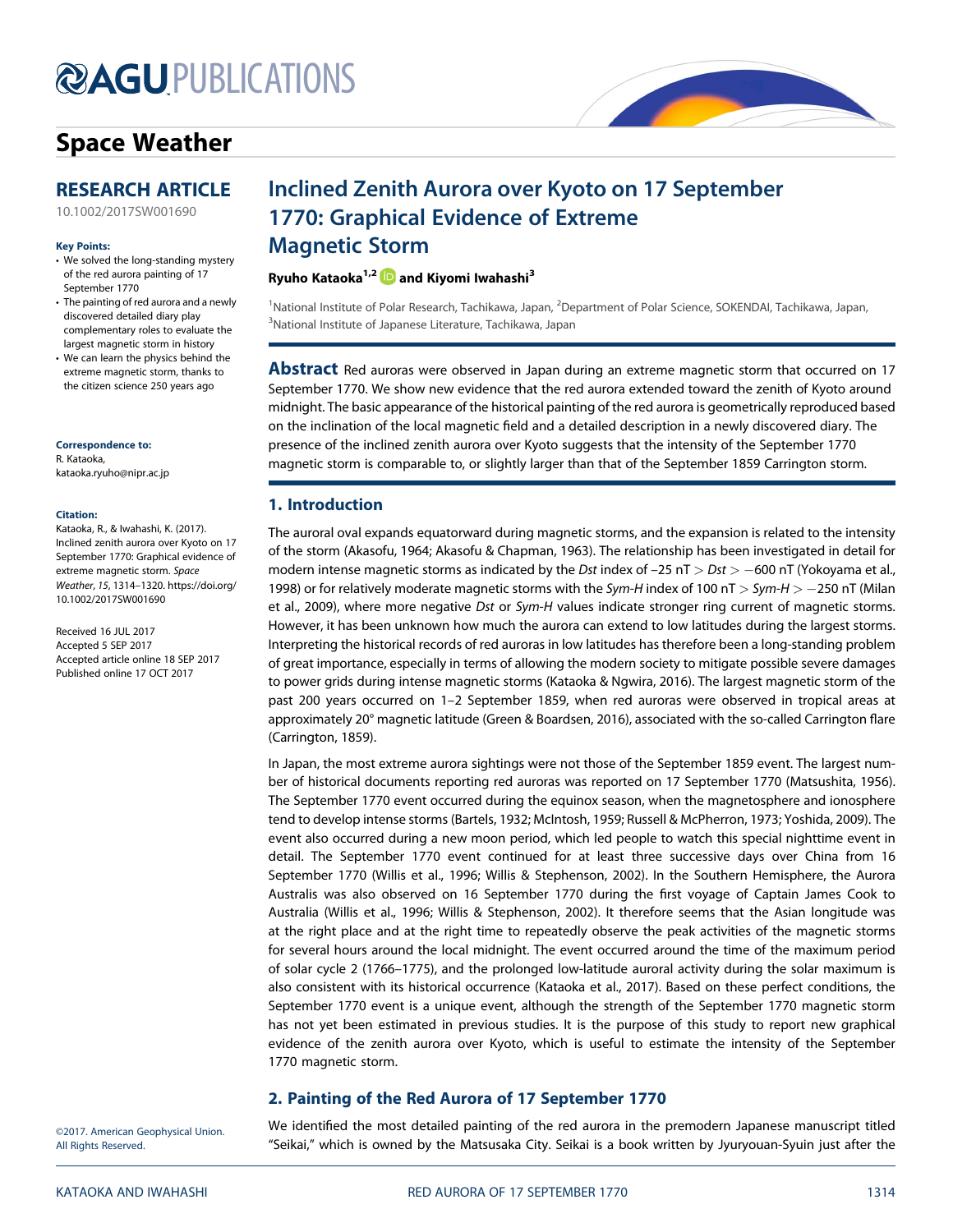

Figure 1. The painting of the red aurora of 17 September 1770 in the premodern Japanese text "Seikai," which is owned by the Matsusaka City. A radial structure of stripes is shown, comprising small-scale rays inside the stripes. The bottom section and eastern/western edges of the stripes are somewhat darkened. The caption on the right-hand side may be translated as follows: "On 17 September 1770, at night, red vapor was active at northern sky. The figure was as it watched at midnight."

September 1770 event, copied by amateur astronomers, and then widely distributed to public. In eighteenth century Japan, important books were distributed by hand copies. The meaning of the word Seikai itself is "understanding comets." Its major content is a commentary on comets discovered by Messier. In the second half of this book, there is also a description of fortune telling using the shape of comets. The description of the red aurora is written as an additional section at the very end of this book. Kogan Murai, a book shop owner in Kyoto, donated this book to Ise Jingu Hayasizaki Bunko, the current Jingu Bunko. Now, it is owned by the Matsusaka City. Although other copies of this book are held in Tohoku University located at Sendai City and in Jingu Bunko located at Ise City, we carefully compared each other and identified that the one of Matsusaka is the clearest (detailed representations of the painting are consistent with the corresponding description), oldest (dedicated to Jingu Bunko in 1861, Tohoku University in 1858, and Matsusaka City in 1770–1784), and therefore is the closest to the original. Note here that Nakazawa et al. (2004) showed a similar figure from the one in Tohoku University.

Figure 1 shows the painting of the red aurora in Seikai, in which an impressive radial structure of stripes comprising small-scale rays is shown, with the bottom section being somewhat darkened. The corresponding description of the painting of the red vapor exists at different pages in Seikai, which may be translated as follows.

"On the night of the 7th month and 28th day, the sky turned red from west to east across the mountains to the north. People thought it was a big fire. On the northern side of the mountain, there are Ohfuse, Yamasu, and five villages in Kutanoshou, and the population is not large. I saw the sky and thought that this was probably a big fire in the Wakasa country. However, Wakasa should not be burning down all at once. Obama, the castle town of Wakasa, has a large population. But will it all burn down at once? There must be areas of fast and slow propagations of the fire. (This section has been partially omitted) At around 2 a.m., when looking at the sky, the sky in the northeast was still active.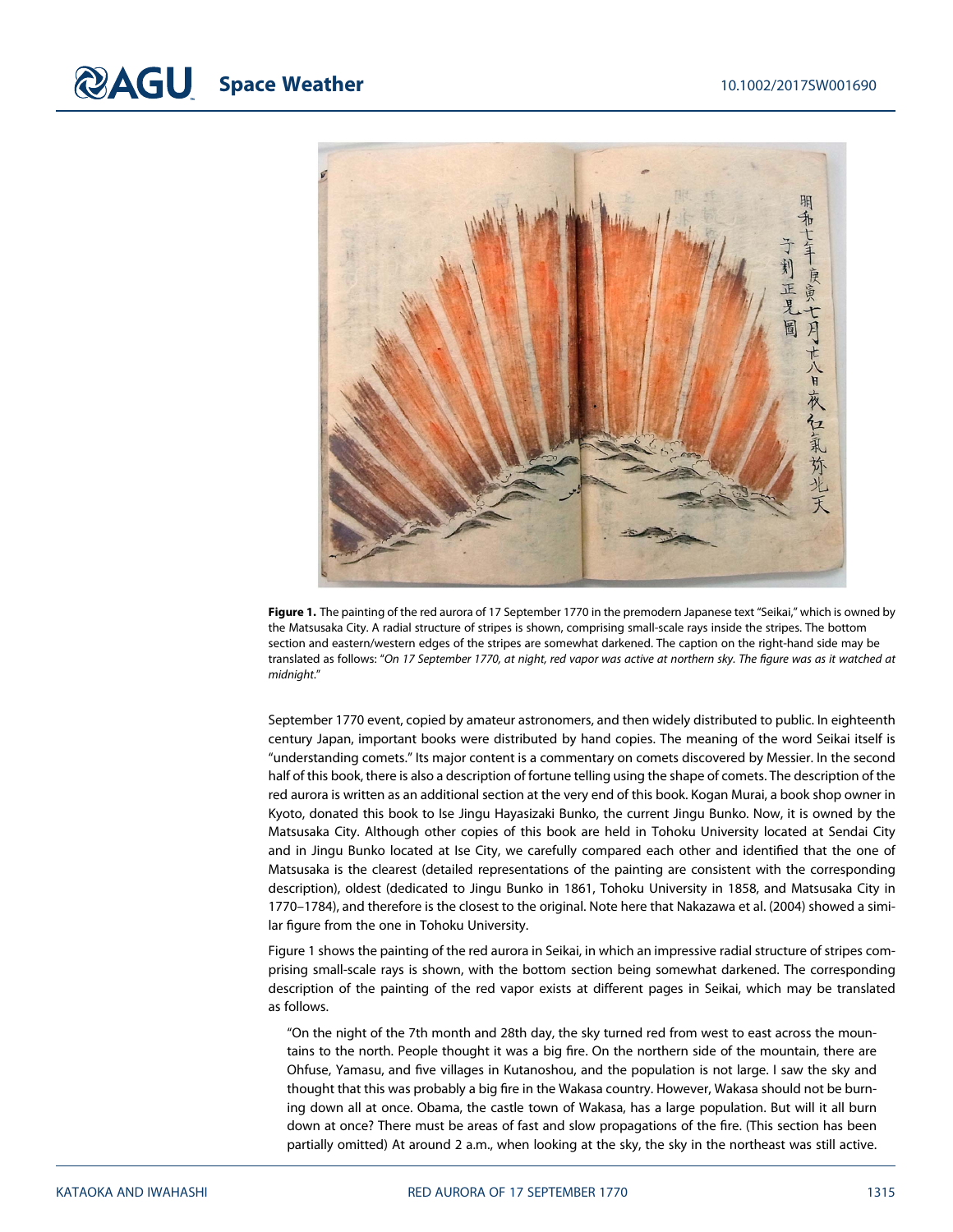ゆうい~ちゃん かってる あ 名れる ちゅうか 学校学長見はる そうそのみで  $\sqrt{2}$ これを何というかっとける きくらし のわるろこ **SPR** 「そうところん人み 一只了 そり 日 つまいぼ  $\zeta$ そるる 南和乡 とうる みんとりに たま 空 囟 客 たらそ 净 谷质 そうろう うちょ るの 省 不为得 高工 医儿 そうきに ŕ,

Figure 2. The diary of the Higashi-Hakura family (page 86a-b, call number B2-164), which is owned by the Azumamaro Jinja in Kyoto. The appearance of the zenith aurora over Kyoto on 17 September 1770 is described in detail with references to the position of the Milky Way.

There were red streaks within the red, as if floating clouds covered the sky before sunset and concealed the sun, and the rays of the sun leaked from behind the clouds."

Note here that the 7th month and 27th day indicate the date of 17 September on the western calendar. Ohfuse, Yamasu, and Kutanoshou are in the northern part of the Kyoto prefecture, while Wakasa country is the whole Fukui prefecture, excluding the Tsuruga city. Therefore, the location of the author was identified as Kyoto.

#### 3. Diary Describing the Red Aurora of 17 September 1770

Although many important premodern Japanese texts and documents are privately owned, increasing number of hidden premodern Japanese texts and documents are being made available for academic research. Through this process, we recently found the detailed diary of the Higashi-Hakura family describing the red aurora on 17 September 1770 at the Azumamaro Jinja in Kyoto. The Higashi-Hakura family had worked as Goten-Azukari administrators of the Fushimi-Inari-Taisya in Kyoto, where many other cultured people also gathered (Tamazawa et al., 2017). The sophisticated description of the red aurora is what would be expected for a person of culture. The diary was written by Nobusato Hakura, a Kokugakusha (a scholar of ancient Japanese thought and culture) living in Kyoto. He was a nephew of Kadano Azumamaro, who was a significant Kokugakusha. He excelled in Chinese Poetry and Japanese Poetry. Therefore, he accurately captured the relative positions of the Milky Way and aurora by poetry expressions.

Figure 2 shows the newly discovered diary of the Higashi-Hakura family, in which the position of the red aurora is described relative to the Milky Way. The standard astrometry therefore works to identify its coordinate. The descriptions of the aurora may be translated as follows.

"Today, at around 6 p.m. in the evening, red vapor appeared in the northern sky. It was rumored that the direction of the distant Wakasa country is colored like a flame. After around 10 p.m., it became redder and red clouds covered half of the sky to the north, toward the Milky Way; a number of white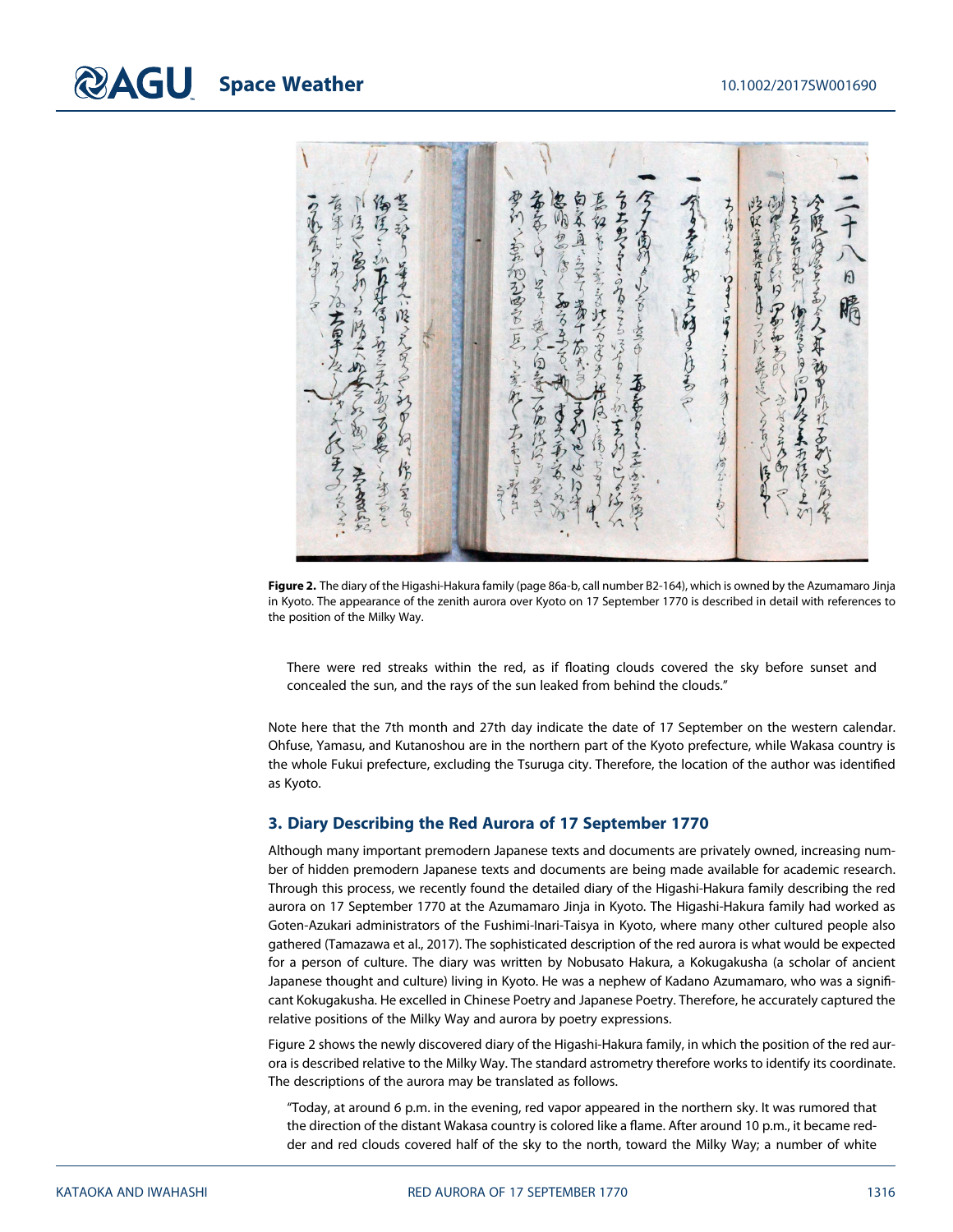# **RAGU Space Weather 10.1002/2017SW001690**



Figure 3. The modeled geometry of the auroral appearance as seen from Kyoto on 17 September 1770. Diamonds show the positions of the red aurora tangentially mapped to the flat plane of the 60° by 80° field of view, plotted every 100 km in east-west direction and every 10 km in vertical direction. The main body of the emissions is assumed to be in the range of 200 km to 500 km, with an inclination angle of 45° along the local magnetic field. Elevation angles are shown by angle markings on the vertical axis with plus signs.

vapors rose straight through the red vapor, and that state continued until around midnight. The red color sometimes suddenly became bright or suddenly became thin, to the west and to the east, and half of the sky was covered by the red vapor. In the red vapor, we can see the stars; a single white vapor penetrated through the Milky Way, and settled around 2 a.m. (This section has been partially omitted) People in the shrine looked up to the sky and discussed various things, saying that this was horrible because the vapors had rarely been heard of in the past. The sky was clear and returned to normal around 4 a.m. This is a kind of a natural disaster; I do not think it is a very good thing. It is surely because of a spell of dry weather. It is something to ask the astronomers of the Tokugawa Shogunate."

It is noted that both Seikai and the diary of the Higashi-Hakura family show that the aurora was toward Wakasa and to the north, and that small-scale rays appeared within the large-scale stripes. Therefore, both observers were likely in Kyoto and looking at the same aurora. There is only one notable discrepancy about the activity at approximately 2 A.M. One said it was active while another said it had settled. The discrepancy can be understood by the ambiguity of the definition of time, that is, the definition of the word "around 2 A.M.", which means during the time interval from 1 A.M. to 3 A.M.

## 4. Reconstructed Geometry of the Red Aurora on 17 September 1770

The standard astrometry helps to reconstruct the elevation angles of the Milky Way, as viewed from Kyoto on 17 September 1770. For exam-

ple, within the Milky Way, Cygnus was located at the zenith at 8–9 P.M. on 17 September, while Cassiopeia was located at a 60°–70° elevation angle at 0–2 A.M. on 18 September. The diary's descriptions of the red aurora covering half of sky with some structures penetrating the Milky Way is therefore consistent with the astrometry, and thus, the red aurora likely did extend to the zenith of Kyoto.

The magnetic latitude of Kyoto (35.0°N, 135.7°E) was approximately 24.3°  $\pm$  0.6°, as estimated from the reconstructed tilt of the dipole axis, with the north pole at (79°  $\pm$  0.5°N, 300°  $\pm$  3.0°E) in 1770 (Korte & Constable, 2011). The inclination and declination angles of the local magnetic field of Kyoto are estimated to be  $44.5^{\circ}$  ± 1.5° and  $0.99^{\circ}$  ± 0.03°, respectively, where the above errors are all evaluated from the bootstrap method (Korte & Constable, 2011). To understand the basic appearance of the red aurora from Kyoto, we consider a Cartesian box model (X to the east, Y to the north, and Z to vertical), omitting the effect of the Earth's curvature for simplicity. The red aurora is assumed to be located over Kyoto at an inclination angle of 45° along the local magnetic field. We further assume that the main body of the red aurora emission ranges from 200 km to 500 km altitudes, based on space-age observations of the red line emission of the excited atomic oxygen state of O(1D) (Shiokawa et al., 1997).

Figure 3 shows an example of the calculated geometry of the red aurora as seen from Kyoto, based on the magnetic field model and the description of the diary as shown in previous sections. The plotted diamonds show the position of the red aurora, with steps at every 100 km in the east-west direction and at every 10 km in the vertical direction. The basic appearance is consistent with the painting of Seikai, in which the radial structure of stripes with the darkened bottom section is reproduced. Based on their similarity, the best possible interpretation is that the red aurora was at the zenith with the inclination angle of 45°; thus, the separation of stripes was approximately 100 km. The stripes with some substructures of small-scale rays imply the side views of basic auroral structures of spirals, folds, and curls (Hallinan, 1976). The dark colors seen to the east and west in Figure 1 are also reasonable because the relatively distant auroras at the eastern and western edges of the sky were more affected by atmospheric extinctions.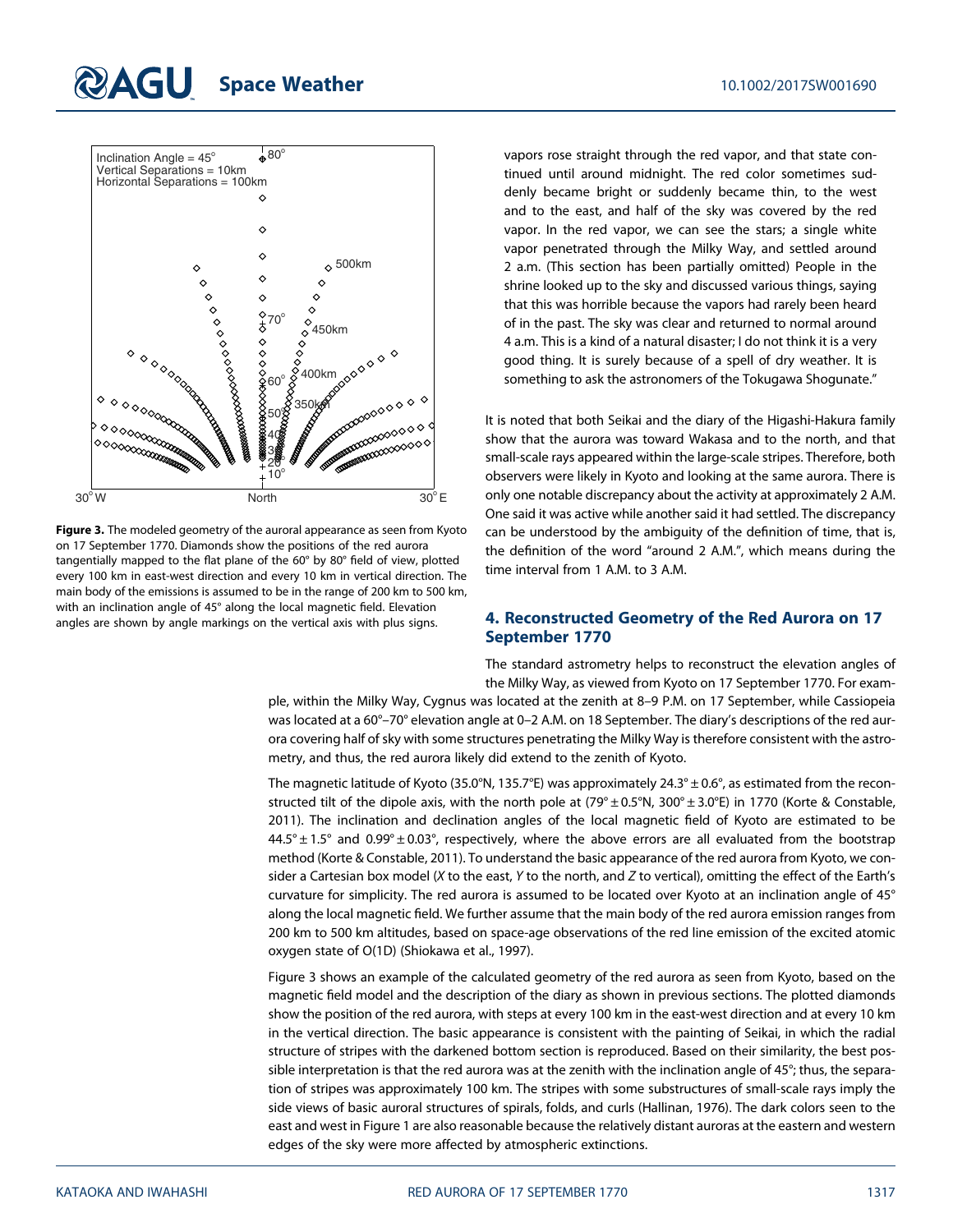Matsushita (1956) showed that there are at least 15 independent reports of aurora on 17 September 1770 as broadly ranging from west Japan to north Japan. The zenith aurora at 500 km altitude over Kyoto could be seen from distant places of more than 1,500 km apart from Kyoto, that is, essentially everywhere in Japan, which is consistent with every known witness record of 17 September 1770 (Matsushita, 1956; Nakazawa et al., 2004).

### 5. Discussions

The strength of the September 1770 magnetic storm is estimated based on the presence of inclined zenith aurora over Kyoto. To determine the equatorward boundary of the aurora, the zenith aurora at a 500 km altitude must be mapped to the 200 km ionosphere at approximately 3° to the north from the observed position of a 24° magnetic latitude, along the local magnetic field of 45° inclination angle. The magnetic latitude of the foot point of the aurora is then found to be 27°. Assuming the dipolar magnetosphere, the magnetic latitude of foot point  $\lambda$  and the L value corresponding to the equatorward boundary of the red aurora is expressed as

$$
L_e = \cos^{-2}\lambda. \tag{1}
$$

The magnetic field energy external to the sphere with radius  $L<sub>e</sub>$  can be approximated as follows (Yokoyama et al., 1998).

$$
E_M = 4 \times 10^{17} \left( \frac{L_e}{1.26} \right)^{-3} \left( \frac{B_o}{3 \times 10^4 \text{ nT}} \right)^2 \text{ J},\tag{2}
$$

where  $B_0$  represents the magnetic field at the surface at the equator. The ring current energy can be related to the Dst index as follows (Dessler & Parker, 1959):

$$
E_R = 4 \times 10^{16} \left( \frac{-Dst}{1000 \text{ nT}} \right) \left( \frac{B_0}{3 \times 10^4 \text{ nT}} \right) \text{ J.}
$$
 (3)

Space-age observations of precipitating aurora electrons from more than 400 magnetic storms for the time interval from 1983 to 1991 show that the ratio of the ring current energy to the magnetic field energy,  $\varepsilon$ , is typically 10% (Yokoyama et al., 1998). Using equations (1)–(3), the peak Dst index of the magnetic storm with auroral foot point at a magnetic latitude of 27° is estimated to be

$$
Dst = -1.0 \times 10^3 \left(\frac{\varepsilon}{10\%}\right) \left(\frac{L_e}{1.26}\right)^{-3} \left(\frac{B_0}{3 \times 10^4 \text{ nT}}\right) \text{ nT}.
$$
 (4)

To estimate the strength of historical magnetic storms, we need a correction in the magnetic field  $B_0$  of equation (4) because the Earth's dipole moment has decreased especially for the past 300 years (Korte & Constable, 2011). The low-latitude limit of the possible "rays to the north reach to the zenith" aurora was also reported for a magnetic latitude of approximately 24° during the September 1859 storm (see Kimball, 1960, Figures 6 and 7). Applying a correction for the 7.4 ± 0.5% larger Earth's dipole moment in 1859 than in 1980– 1990 (Korte & Constable, 2011), the peak Dst index becomes approximately  $-1.1 \times 10^3$  nT, which is not inconsistent with the other estimations, which range from  $-850$  nT (Siscoe et al., 2006) to  $-1760$  nT (Tsurutani et al., 2003). Note also that the Earth's dipole moment in 1770 was  $14 \pm 3\%$  larger than in 1980–1990 (Korte & Constable, 2011), which is used to compare September 1770 and September 1859 events.

The strength of the September 1770 storm would therefore be 3–10% larger than that of the September 1859 storm, as considering the decreasing trend of the Earth's dipole moment from 1770 to 1859, assuming the magnetic latitudes of the zenith auroras are the same at 24° magnetic latitude and the same ratio  $\varepsilon$  for two different storms, although the actual magnitudes of two magnetic storms might have been comparable considering the event-to-event uncertainties of the ratio ɛ. Although it is beyond the scope of this study, it would be interesting to develop a self-consistent magnetosphere-ionosphere simulation to quantitatively evaluate and test the minimal model proposed in this study, that is, equation (4), to further understand the saturation mechanism of magnetic storms and the physics behind their dependences on the low-latitude limits of red auroras.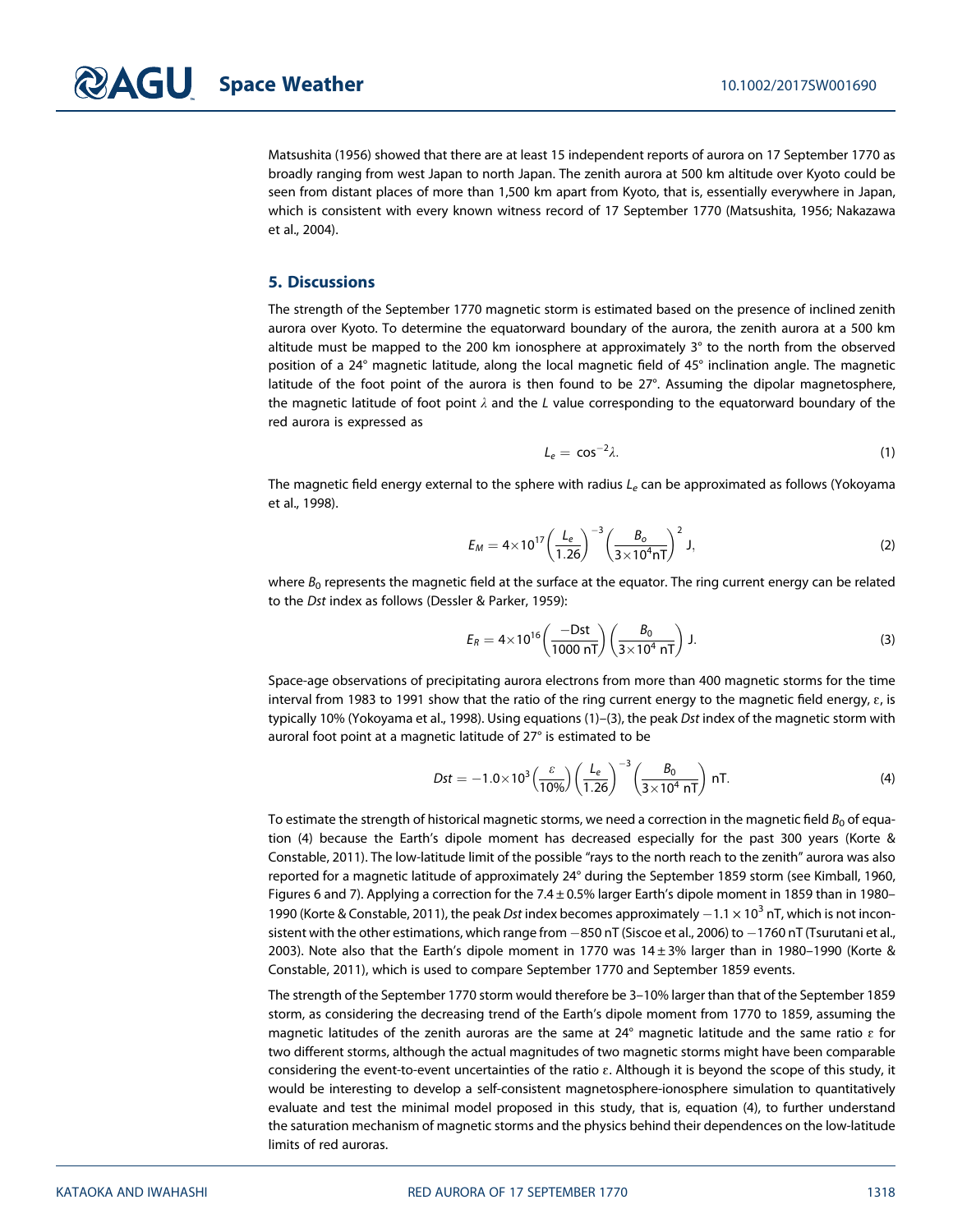This event preceded human dependence on the electricity, and it is hard to identify damage to available technologies during the September 1770 event, in contrast to the widely observed technological effects during the September 1859 event (Boteler, 2006). If another extreme magnetic storm with the same ring current energy as the September 1770 event occurred today, given the relatively weak current Earth's dipole moment, the auroral foot point extends to the magnetic latitude of 24°, and the zenith aurora would appear over Hawaii (19°N, 154°W), at 20° magnetic latitude. The stripes and rays, possibly the side views of spirals and folds/curls, may imply the existence of strong auroral currents. It has also been discussed that the September 1770 auroras are different from stable auroral red arcs (Nakazawa et al., 2004). The power grids in low latitudes, and even some in such tropical areas, must prepare against possible worldwide blackouts caused by geomagnetically induced currents, which we have recently experienced at high and middle latitudes (Pulkkinen et al., 2005), including South Africa (Gaunt & Coetzee, 2007).

It is also noteworthy that the September 1770 event and the September 1859 event occurred within a time interval of only 100 years, and more than 150 years have already passed since the 1859 event. The probability of another extreme magnetic storm during next 10 years will be lower than 4% under the current decreasing solar activity (Kataoka, 2013), although the simplified approach includes very large uncertainty (Riley & Love, 2017). The probability even becomes negligible if the solar activity continues to decline into another grand minimum (Lockwood, 2013), since the recent study of historical events showed that there were no prolonged auroral events during the grand minimum (Kataoka et al., 2017). However, this is a matter of a high-risk and low-probability natural hazard in the space age, and it is still possible for us to prepare against an unlikely but possible perfect magnetic storm in the future.

From the historical point of view, the authors of the painting and diary can be regarded as amateur astronomers who recorded the surprising phenomena in detail. It was unexpected that we can learn the physics behind the extreme event, thanks to the citizen science 250 years ago. We hope this work represents an example of the importance of interdisciplinary collaborative research, utilizing deep understandings of science and history, which are both necessary to reveal the remarkable facts pertaining to the largest magnetic storms in history.

#### **Acknowledaments**

We would like to acknowledge Shigeo Negishi and the Azumamaro Jinja shrine for their efforts in arranging the referencing of the diary of the Higashi-Hakura family. We would like to acknowledge the Matsusaka City for allowing the reference of the painting of Seikai. This work was supported by the Center for the Promotion of Integrated Sciences of SOKENDAI, Project of Build an International Collaborative Research for Pre-modern Japanese Texts, and JSPS KAKENHI grant 15H03242. The production of this paper was supported by an NIPR publication subsidy. The data that support the findings of this study are available from the owners of the Azumamaro Jinja and of the Matsusaka City upon reasonable request.

#### References

Akasofu, S.-I. (1964). The latitudinal shift of the auroral belt. Journal of Atmospheric and Terrestrial Physics, 26, 1167–1174.

Akasofu, S.-I., & Chapman, S. (1963). The lower limit of latitude (US sector) of northern quiet auroral arcs, and its relation to Dst(H). Journal of Atmospheric and Terrestrial Physics, 25, 9–12.

Bartels, J. (1932). Terrestrial-magnetic activity and its relation to solar phenomena. Terrestrial Magnetism and Atmospheric Electricity, 37, 1-52. Boteler, D. H. (2006). The super storms of August/September 1859 and their effects on the telegraph system. Advances in Space Research, 38, 159–172.

Carrington, R. C. (1859). Description of a singular appearance seen in the Sun on September 1, 1859. Monthly Notices of the Royal Astronomical Society, 20, 13.<https://doi.org/10.1093/mnras/20.1.13>

Dessler, A. J., & Parker, E. N. (1959). Hydromagnetic theory of geomagnetic storms. Journal of Geophysical Research, 64(12), 2239–2252. Gaunt, C. T., & Coetzee, G. (2007). Transformer failures in regions incorrectly considered to have low GIC-risk, Proceedings of the IEEE Powertech Conference, July 2007, Lausanne, Switzerland.<https://doi.org/10.1109/PCT.2007.4538419>

Green, J., & Boardsen, S. (2016). Duration and extent of the great auroral storm of 1859. Advances in Space Research, 38(2), 130–135. Hallinan, T. J. (1976). Auroral spirals, 2. Theory. Journal of Geophysical Research, 81(22), 3959–3965.<https://doi.org/10.1029/JA081i022p03959> Kataoka, R. (2013). Probability of occurrence of extreme magnetic storms. Space Weather, 11, 214–218.<https://doi.org/10.1002/swe.20044> Kataoka, R., & Ngwira, C. (2016). Extreme geomagnetically induced currents. Progress in Earth and Planetary Science, 3, 23. [https://doi.org/](https://doi.org/10.1186/s40645-016-0101-x) [10.1186/s40645-016-0101-x](https://doi.org/10.1186/s40645-016-0101-x)

Kataoka, R., Isobe, H., Hayaka, H., Tamazawa, H., Kawamura, A. D., Miyahara, H., … Nakamura, T. (2017). Historical space weather monitoring of prolonged aurora activities in Japan and in China. Space Weather, 15, 392–402.<https://doi.org/10.1002/2016SW001493>

Kimball, D. S. (1960). A study of the aurora of 1859, Scientific Report No. 6, Geophysical Institute of the University of Alaska, UAG-R109. Korte, M., & Constable, C. (2011). Improving geomagnetic field reconstructions for 0-3 ka. Physics of the Earth and Planetary Interiors, 188, 247–259.<https://doi.org/10.1016/j.pepi.2011.06.017>

Lockwood, M. (2013). Reconstruction and prediction of variations in the open solar magnetic flux and interplanetary conditions. Living Reviews in Solar Physics, 10, 4.<https://doi.org/10.12942/lrsp-2013-4>

Matsushita, S. (1956). Ancient aurorae seen in Japan. Journal of Geophysical Research, 61, 297–302.

McIntosh, D. H. (1959). On the annual variation of magnetic disturbance. Philosophical Transactions of the Royal Society of London. Series A, 251, 525–552.

Milan, S. E., Hutchinson, J., Boakes, P. D., & Hubert, B. (2009). Influences on the radius of the auroral oval. Annales de Geophysique, 27, 2913–2924.<https://doi.org/10.5194/angeo-27-2913-2009>

Nakazawa, Y., Okada, T., & Shiokawa, K. (2004). Understanding the "SEKKI" phenomena in Japanese historical literatures based on the modern science of low-latitude aurora. Earth, Planets and Space, 56, e41–e44.

Pulkkinen, A., Lindahl, S., Viljanen, A., & Pirjola, R. (2005). Geomagnetic storm of 29-31 October 2003: Geomagnetically induced currents and their relation to problems in the Swedish high-voltage power transmission system. Space Weather, 3, S08C03. [https://doi.org/10.1029/](https://doi.org/10.1029/2004SW000123) [2004SW000123](https://doi.org/10.1029/2004SW000123)